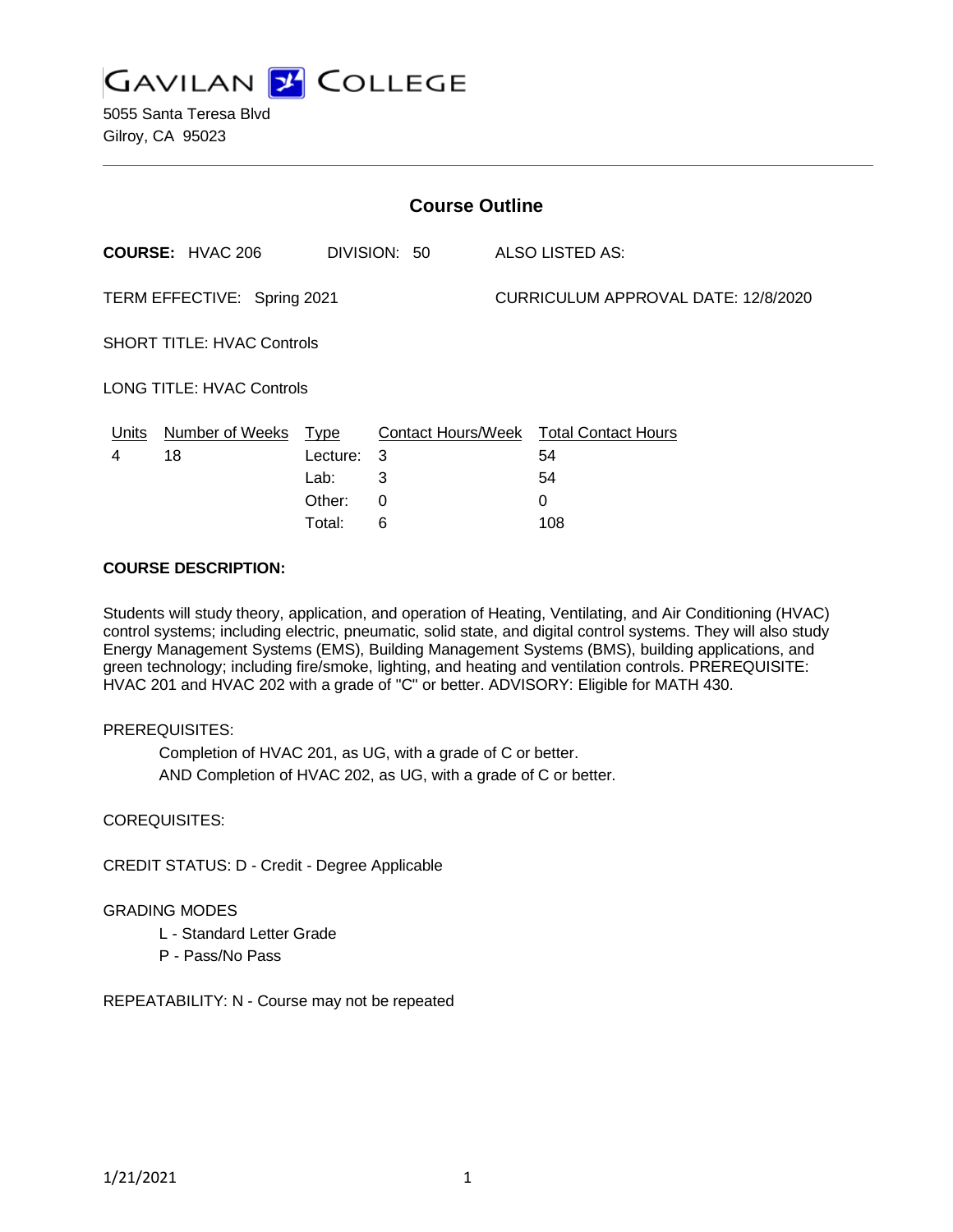SCHEDULE TYPES:

02 - Lecture and/or discussion

03 - Lecture/Laboratory

04 - Laboratory/Studio/Activity

04A - Laboratory - LEH 0.65

05 - Hybrid

71 - Dist. Ed Internet Simultaneous

73 - Dist. Ed Internet Delayed LAB

73A - Dist. Ed Internet LAB-LEH 0.65

# **STUDENT LEARNING OUTCOMES:**

1. Utilizing professional control terminology, define control and control systems.

Measure of assessment: Exam

Year assessed, or planned year of assessment: 2019

Semester: Spring

Institution Outcome Map

2. Cognition:

2.1 Students will think logically and critically in solving problems; explaining their conclusions; and evaluating, supporting, or critiquing the thinking of others.

2.2 Analysis and Synthesis: Students will understand and build upon complex issues and discover the connections and correlations among ideas to advance toward a valid independent conclusion.

2.3 Problem Solving: Students will identify and analyze real or potential problems and develop, evaluate, and test possible solutions, using the scientific method where appropriate.

2.4 Creative Thinking: Students will formulate ideas and concepts in addition to using those of others.

2.5 Quantitative Reasoning: Students will use college-level mathematical concepts and methods to understand, analyze, and explain issues in quantitative terms.

2.6 Transfer of Knowledge and Skills to a New Context: Students will apply their knowledge and skills to new and varied situations.

2. Describe and identify pneumatic control systems, including air compressor station and control devices. Measure of assessment: Exam, Demonstration, Homework

Year assessed, or planned year of assessment: 2019

Semester: Spring

Institution Outcome Map

1. Communication:

1.1 Students will communicate effectively in many different situations, involving diverse people and viewpoints.

1.2 Speaking: Students will speak in an understandable and organized fashion to explain their ideas, express their feelings, or support a conclusion.

1.3 Listening: Students will listen actively and respectfully to analyze the substance of others' comments.

1.4 Reading: Students will read effectively and analytically and will comprehend at the college level.

1.5 Writing: Students will write in an understandable and organized fashion to explain their ideas, express their feelings, or support a conclusion.

2. Cognition:

2.1 Students will think logically and critically in solving problems; explaining their conclusions; and evaluating, supporting, or critiquing the thinking of others.

2.2 Analysis and Synthesis: Students will understand and build upon complex issues and discover the connections and correlations among ideas to advance toward a valid independent conclusion.

2.3 Problem Solving: Students will identify and analyze real or potential problems and develop, evaluate, and test possible solutions, using the scientific method where appropriate.

2.4 Creative Thinking: Students will formulate ideas and concepts in addition to using those of others.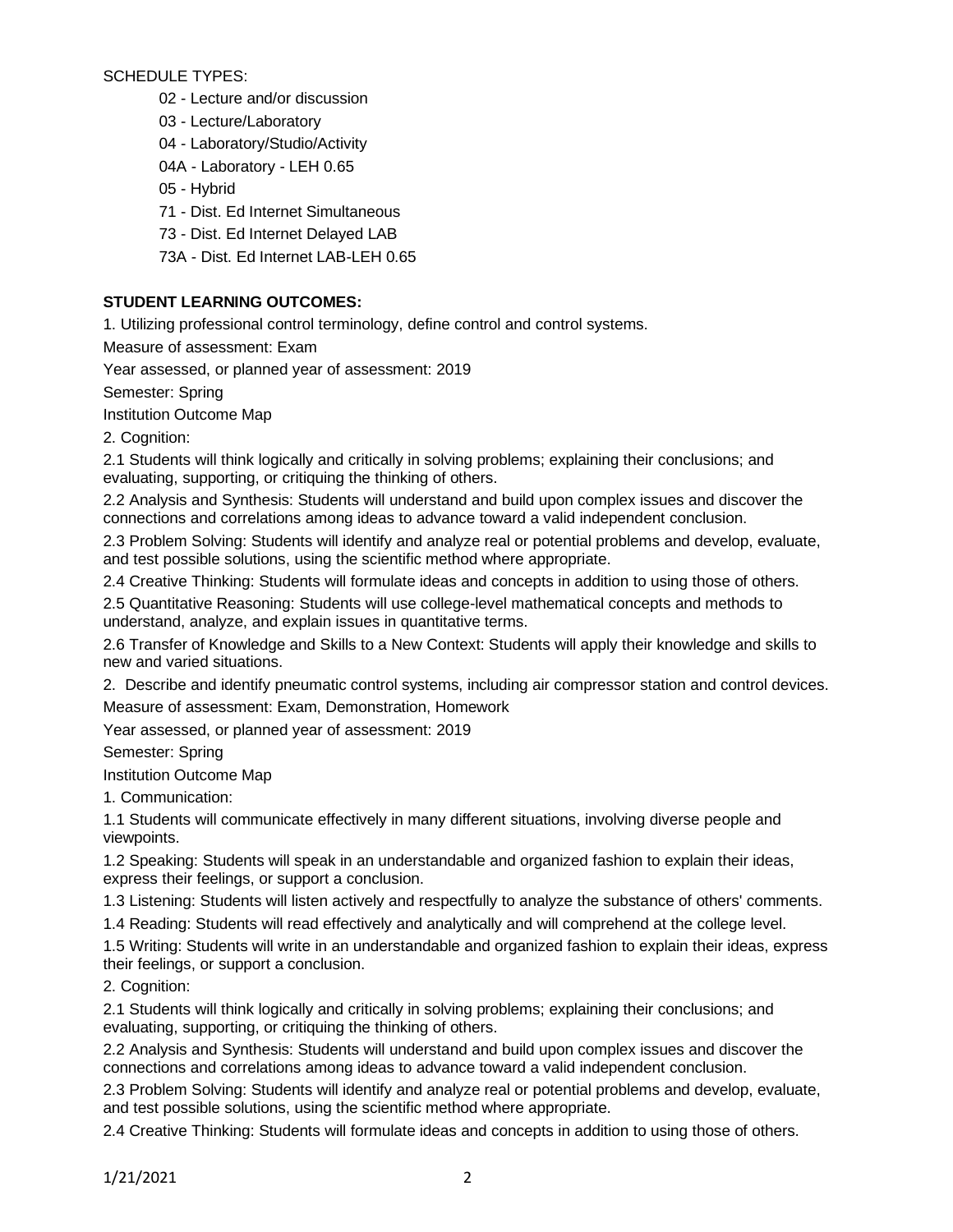2.5 Quantitative Reasoning: Students will use college-level mathematical concepts and methods to understand, analyze, and explain issues in quantitative terms.

2.6 Transfer of Knowledge and Skills to a New Context: Students will apply their knowledge and skills to new and varied situations.

3. Describe and demonstrate building automation systems, control devices, inputs/outputs, networking, installation, wiring, and testing.

Measure of assessment: Exam, Demonstration, Homework

Year assessed, or planned year of assessment: 2019

Semester: Spring

Institution Outcome Map

1. Communication:

1.1 Students will communicate effectively in many different situations, involving diverse people and viewpoints.

1.2 Speaking: Students will speak in an understandable and organized fashion to explain their ideas, express their feelings, or support a conclusion.

1.3 Listening: Students will listen actively and respectfully to analyze the substance of others' comments.

1.4 Reading: Students will read effectively and analytically and will comprehend at the college level.

1.5 Writing: Students will write in an understandable and organized fashion to explain their ideas, express their feelings, or support a conclusion.

2. Cognition:

2.1 Students will think logically and critically in solving problems; explaining their conclusions; and evaluating, supporting, or critiquing the thinking of others.

2.2 Analysis and Synthesis: Students will understand and build upon complex issues and discover the connections and correlations among ideas to advance toward a valid independent conclusion.

2.3 Problem Solving: Students will identify and analyze real or potential problems and develop, evaluate, and test possible solutions, using the scientific method where appropriate.

2.4 Creative Thinking: Students will formulate ideas and concepts in addition to using those of others.

2.5 Quantitative Reasoning: Students will use college-level mathematical concepts and methods to understand, analyze, and explain issues in quantitative terms.

2.6 Transfer of Knowledge and Skills to a New Context: Students will apply their knowledge and skills to new and varied situations.

4. Social Interaction:

4.1 Students will interact with individuals and within groups with integrity and awareness of others' opinions, feelings and values.

4.2 Teamwork: Students will participate effectively in teams, committees, task forces, and in other group efforts to make decisions and seek consensus.

4.3 Effective Citizenship: Students will take personal responsibility for being informed, ethical and active citizens of their community, their nation, and their world.

4. Set up and design the parameters for a Building Management System (BMS).

Measure of assessment: Project, Homework, Demonstration

Year assessed, or planned year of assessment: 2019

Semester: Spring

Institution Outcome Map

2. Cognition:

2.1 Students will think logically and critically in solving problems; explaining their conclusions; and evaluating, supporting, or critiquing the thinking of others.

2.2 Analysis and Synthesis: Students will understand and build upon complex issues and discover the connections and correlations among ideas to advance toward a valid independent conclusion.

2.3 Problem Solving: Students will identify and analyze real or potential problems and develop, evaluate, and test possible solutions, using the scientific method where appropriate.

2.4 Creative Thinking: Students will formulate ideas and concepts in addition to using those of others.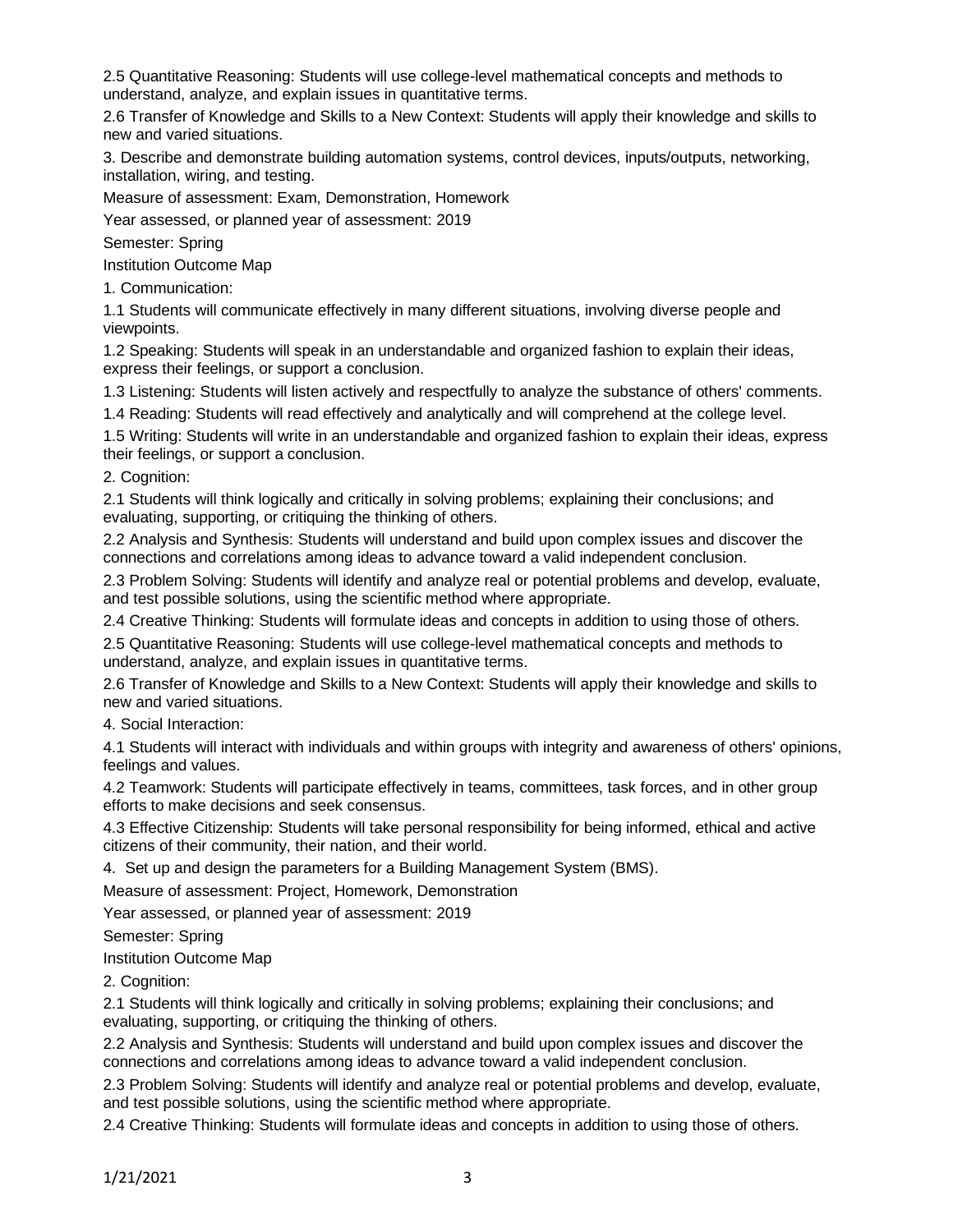2.5 Quantitative Reasoning: Students will use college-level mathematical concepts and methods to understand, analyze, and explain issues in quantitative terms.

2.6 Transfer of Knowledge and Skills to a New Context: Students will apply their knowledge and skills to new and varied situations.

## **CONTENT, STUDENT PERFORMANCE OBJECTIVES, OUT-OF-CLASS ASSIGNMENTS**

Curriculum Approval Date: 12/8/2020

## **DE MODIFICATION ONLY**

LECTURE CONTENT:

### 5 Hours

Content: Control Theory and Terminology - Define Control, Purposes of Control, Terminology

Student Performance Objectives: Define control and state the purposes of control. Utilize appropriate control terminology.

## 5 Hours

Content: Control Systems - Electric/Electronic, Pneumatic, Automatic/System Powered

Student Performance Objectives: Name three types of automatic controls. Discuss the various types of control systems. List what makes up a control system.

### 5 Hours

Content: Pneumatic Control System and Control Devices - Air Compressor Station, Auxiliary Equipment; Thermostats, Transmitters, Receivers; Actuators, Dampers and Valves

Student Performance Objectives: Recognize advanced control terminology. Describe pneumatic control circuits. Discuss a control loop. Explain the pneumatic control system and the control devices used with this system. State the advantages of pneumatic controls.

### 5 Hours

Content: Electric Control System - Different Types and Power Sources; Protection, Over-current, Relays, **Disconnects** 

Student Performance Objectives: State the purpose of electric controls. Distinguish between mechanical and electrical controls. Explain the electric control system and the control devices used with this system.

### 5 Hours

Content: Electronic Control System - Different Types and Power Sources; Semi-conductor, Electronic and Integrated Circuits

Student Performance Objectives: Describe electronic control circuits. State the major components of an electronic control system. Explain the electronic control system and the control devices used with this system.

### 11 Hours

Content: Building Automated Systems: Energy Management Systems (EMS) - Central Supervisory Control, Digital Control and Network Systems; Interfaces; System Input/Output Sensors; Networking Fundamentals, Installation, Wiring and Testing; System Architecture of the New Johnson Controls "Metasys" Building/Energy Management System (B/EMS); Performance of the Model Driven Architecture (MDA) Buildings Systems Through the B/EMS; Temperatures, Airflows and Equipment Performance Through the B/EMS; Trend Data Accumulated by the B/EMS to Estimate Overall Building Energy Use; Performance of the Demand Control Ventilation Systems for Overall Occupant Comfort and Health; Generation of Energy "Dashboard" Information for Public Display and Education

Student Performance Objectives: Define Energy Management Systems (EMS) and discuss how they are built. Discuss the different types of controls. State the purpose of an EMS. Describe the function of sensors. Discuss networking fundamentals, installation, wiring and testing. Explain how to assess B/EMS energy use and/or savings. Discuss the Johnson Controls "Metasys" Building/Energy Management System, including its function and efficiency. State the purpose of an Energy "Dashboard".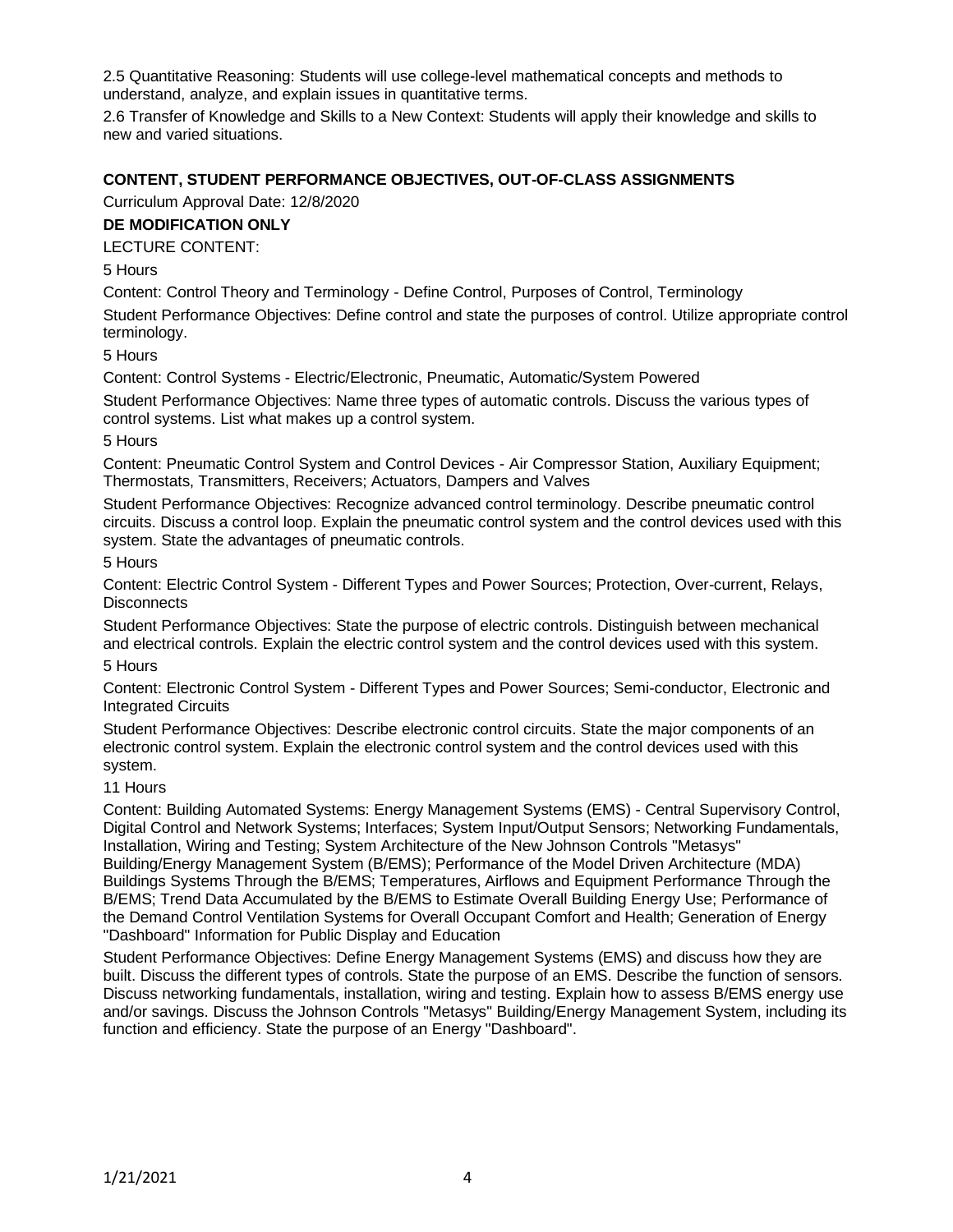5 Hours

Content: Direct Digital Control Strategies - Open/Closed Loop Circuits, Direct Digital Control Algorithms, Tuning Proportional Integral (PI) and Proportional Integral Derivative (PID) Control Loops

Student Performance Objectives: Explain the difference between open and closed loop circuits. Discuss the major advantages a Direct Digital Control (DDC) system has over a traditional control system. 5 Hours

Content: Utilities and Surveys - Utility Rates; Consumption, Demand and Power Factor; Summer/Winter Time Rates; Time-of-day/Peak Time Rates

Student Performance Objectives: Discuss the importance of understanding utility rates. Explain how consumption and demand are calculated and discuss the importance of knowing this information. Describe the benefits of knowing utility rates, consumption, and demand when working with HVAC control systems.

5 Hours

Content: Building Automation Retrofit of Existing Systems - Types of Ventilation Systems; High/Low Velocity, Perimeter; Variable Air Volume (VAV), Terminal Box Control; Boiler/Chiller Applications

Student Performance Objectives: Describe the different types of ventilation systems. Explain the concept of variable air volume (VAV). Explain the differences between a VAV systems and other systems.

2 Hours

Final

LAB CONTENT:

5 Hours

Content: Control Theory and Terminology - Types of Controls, Terminology

Student Performance Objectives: Identify and describe the different types of controls. Utilize appropriate control terminology.

5 Hours

Content: Control Systems - Electric/Electronic, Pneumatic, Automatic/System Powered

Student Performance Objectives: Discuss and identify the various types of control systems. Explain some of the major advantages a DDC control system has over a traditional control system.

5 Hours

Content: Pneumatic Control System and Control Devices - Air Compressor Station, Auxiliary Equipment; Thermostats, Transmitters, Receivers; Actuators, Dampers and Valves

Student Performance Objectives: Utilize advanced control terminology. Demonstrate control applications. Explain how direct digital control systems work. Discuss and demonstrate basic troubleshooting for pneumatic control systems. Describe and demonstrate typical preventive maintenance procedures used in pneumatic control systems.

5 Hours

Content: Electric Control System - Troubleshooting, Calibration and Adjustment

Student Performance Objectives: Discuss and demonstrate basic troubleshooting for electric control systems. Describe and demonstrate typical preventive maintenance procedures used in electric control systems.

5 Hours

Content: Electronic Control System - Troubleshooting, Calibration and Adjustment

Student Performance Objectives: Discuss and demonstrate basic troubleshooting for electronic control systems. Describe and demonstrate typical preventive maintenance procedures used in electronic control systems.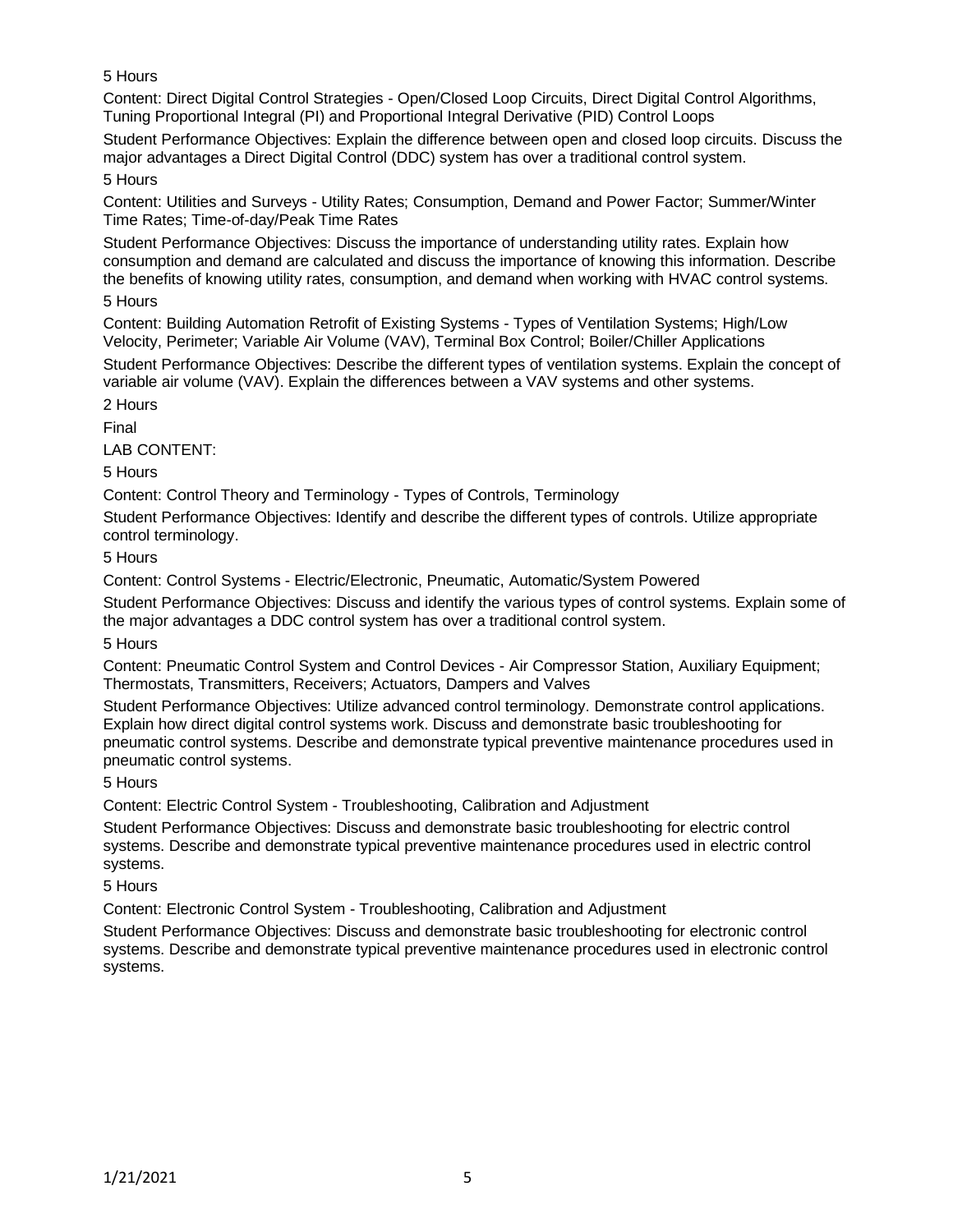# 11 Hours

Content: Building Automated Systems: Energy Management Systems (EMS) - Central Supervisory Control, Digital Control and Network Systems; Interfaces; System Input/Output Sensors; Networking Fundamentals, Installation, Wiring and Testing; System Architecture of the New Johnson Controls "Metasys" Building/Energy Management System (B/EMS); Performance of the Model Driven Architecture (MDA) Buildings Systems Through the B/EMS; Temperatures, Airflows and Equipment Performance Through the B/EMS; Trend Data Accumulated by the B/EMS to Estimate Overall Building Energy Use; Performance of the Demand Control Ventilation Systems for Overall Occupant Comfort and Health; Generation of Energy "Dashboard" Information for Public Display and Education

Student Performance Objectives: Describe and demonstrate how to build the controls for an automation system. Troubleshoot a systems input/output sensors. Describe and demonstrate networking fundamentals, installation, wiring and testing. Describe and demonstrate how to determine overall building energy use. Describe and demonstrate the performance of the demand control ventilation systems for overall occupant comfort and health. Complete the service technician call scenarios for a variety of Building Automated Systems.

## 5 Hours

Content: Direct Digital Control Strategies - Open/Closed Loop Circuits, Direct Digital Control Algorithms, Tuning Proportional Integral (PI) and Proportional Integral Derivative (PID) Control Loops

Student Performance Objectives: Identify and describe the difference between an open-loop and a closedloop control configuration in a Direct Digital Control (DDC) system. Describe the difference between the analog and digital signals in a DDC control system. Troubleshoot DDC systems.

## 5 Hours

Content: Utilities and Surveys - Utility Rates; Consumption, Demand and Power Factor; Summer/Winter Time Rates; Time-of-day/Peak Time Rates

Student Performance Objectives: Demonstrate how to calculate utility rates, consumption and demand. Troubleshoot systems that are taxing demand and power.

## 5 Hours

Content: Building Automation Retrofit of Existing Systems - Types of Ventilation Systems; High/Low Velocity, Perimeter; Variable Air Volume (VAV), Terminal Box Control; Boiler/Chiller Applications

Student Performance Objectives: Identify the various types of ventilation systems. List, identify and explain the four common configurations of VAV boxes or terminal units. Explain and troubleshoot the operation of a chilled-water Variable Air Volume (VAV) system.

2 Hours

Final

# **METHODS OF INSTRUCTION:**

Lecture, discussion, multi-media presentation, demonstration, guided practice.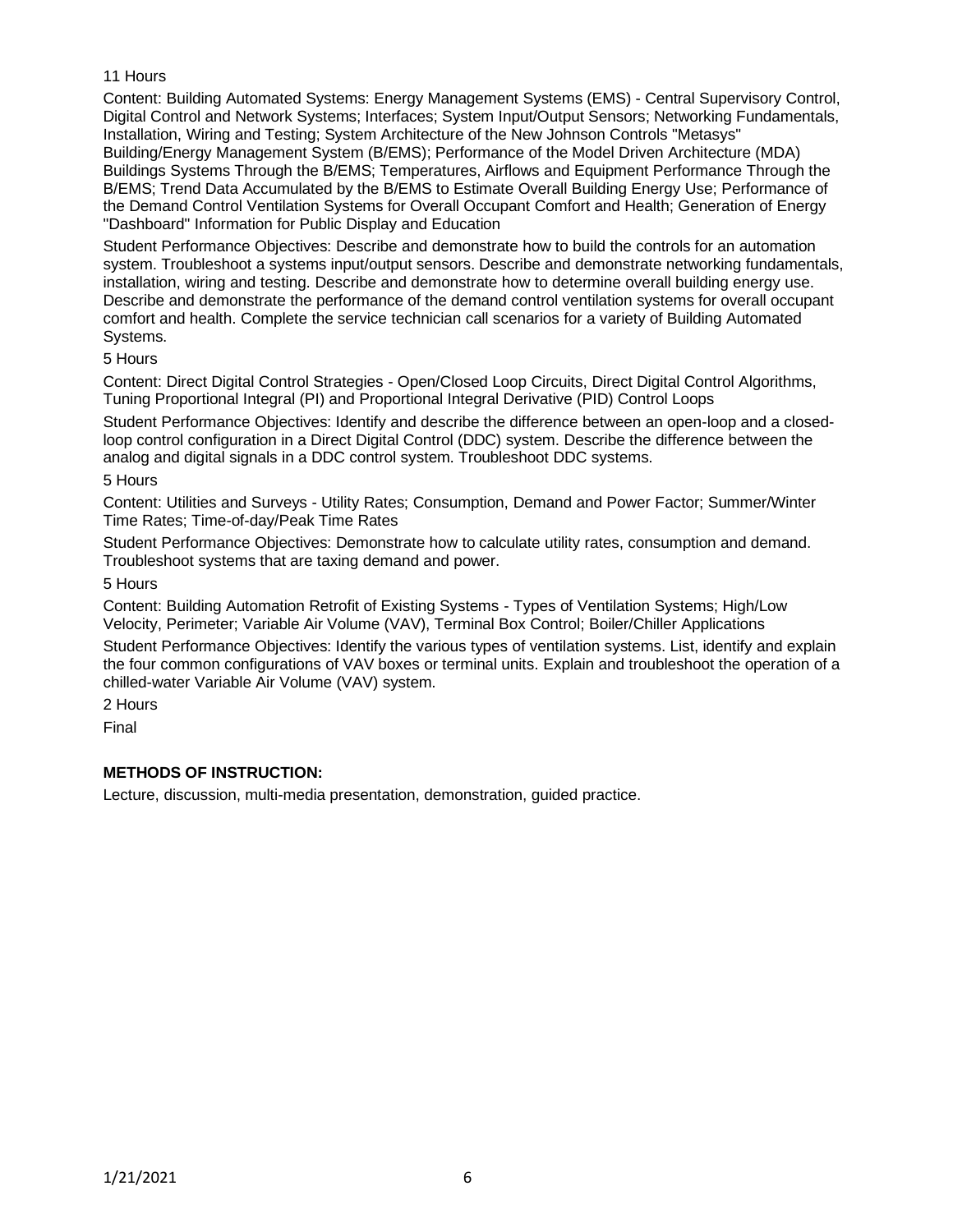## **OUT OF CLASS ASSIGNMENTS:**

### Required Outside Hours: 10

Assignment Description: Read corresponding information in textbook and/or related handouts. Complete Review Questions. Study for quizzes/examinations. Homework: Complete Workbook Exercises related to topics. Homework Example: Complete Terminology Worksheet.

### Required Outside Hours: 10

Assignment Description: Read corresponding information in textbook and/or related handouts. Complete Review Questions. Study for quizzes/examinations. Homework: Complete Workbook Exercises related to topics. Homework: Perform various troubleshooting exercises related to control systems.

### Required Outside Hours: 10

Assignment Description: Read corresponding information in textbook and/or related handouts. Complete Review Questions. Study for quizzes/examinations. Homework: Complete Workbook Exercises related to topics. Homework Example: Complete Terminology Worksheet on Advanced Control Terminology.

### Required Outside Hours: 10

Assignment Description: Read corresponding information in textbook and/or related handouts. Complete Review Questions. Study for quizzes/examinations. Homework: Complete Workbook Exercises related to topics. Homework: Perform various troubleshooting exercises related to electric control systems.

### Required Outside Hours: 10

Assignment Description: Read corresponding information in textbook and/or related handouts. Complete Review Questions. Study for quizzes/examinations. Homework: Complete Workbook Exercises related to topics. Homework: Perform various troubleshooting exercises related to electronic control systems.

#### Required Outside Hours: 22

Assignment Description: Read corresponding information in textbook and/or related handouts. Complete Review Questions. Study for quizzes/examinations. Homework: Complete Workbook Exercises related to topics. Project: Program a control system for a commercial building, including the occupied and unoccupied settings.

#### Required Outside Hours: 10

Assignment Description: Read corresponding information in textbook and/or related handouts. Complete Review Questions. Study for quizzes/examinations. Homework: Complete Workbook Exercises related to topics. Homework: Perform various troubleshooting exercises related to open/closed loop circuits.

### Required Outside Hours: 10

Assignment Description: Read corresponding information in textbook and/or related handouts. Complete Review Questions. Study for quizzes/examinations. Homework: Complete Workbook Exercises related to topics. Homework: Perform various exercises related to utility rates, consumption, and demand.

#### Required Outside Hours: 10

Assignment Description: Read corresponding information in textbook and/or related handouts. Complete Review Questions. Study for quizzes/examinations. Homework: Complete Workbook Exercises related to topics. Homework: Perform various troubleshooting exercises related to retrofitting of existing systems.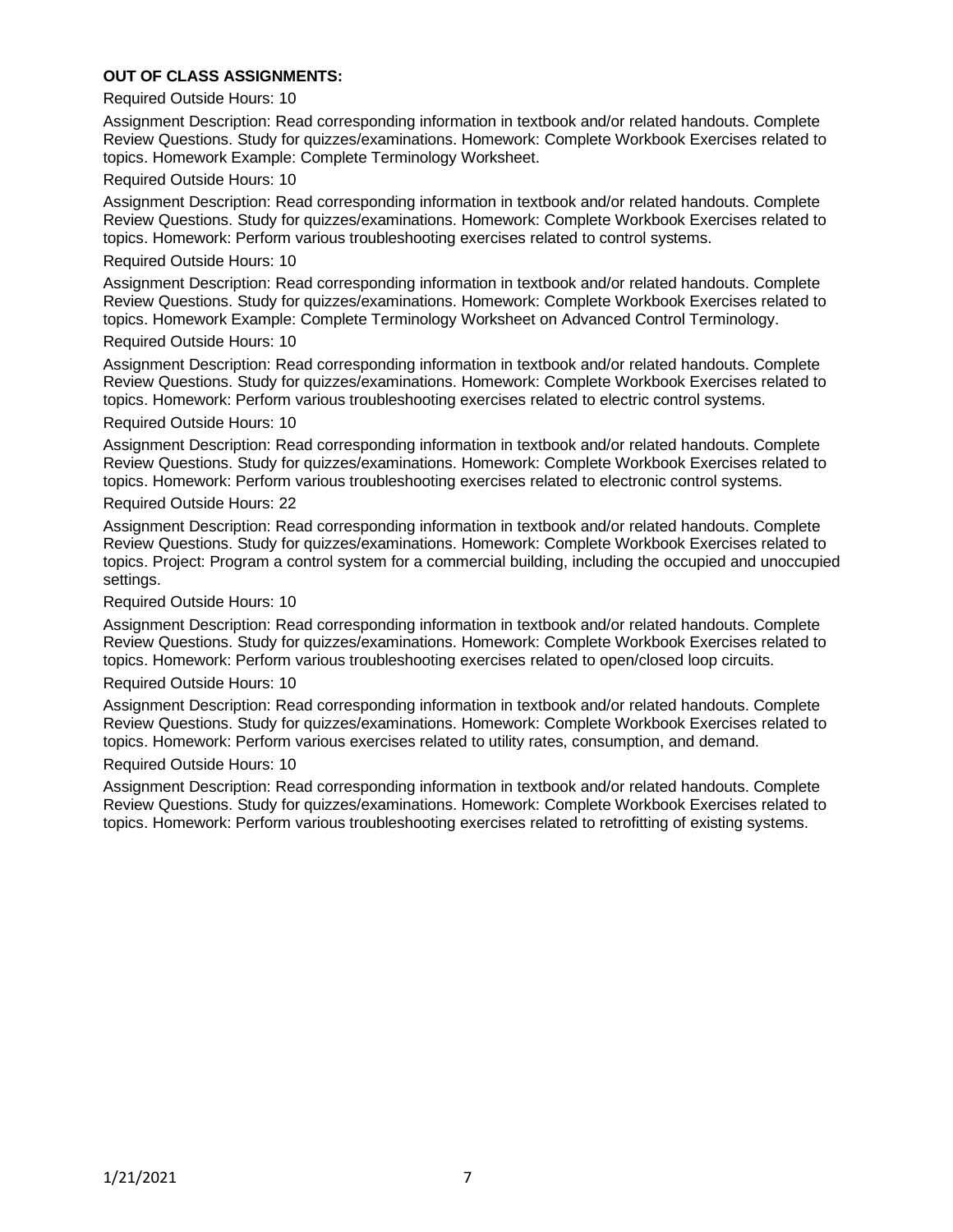# **METHODS OF EVALUATION:**

Writing assignments Percent of total grade: 20.00 % Homework, Lab Reports Problem-solving assignments Percent of total grade: 20.00 % Lab Projects Skill demonstrations Percent of total grade: 20.00 % Lab Projects/Troubleshooting Objective examinations Percent of total grade: 40.00 % Quizzes/Examinations

# **REPRESENTATIVE TEXTBOOKS:**

Required Representative Textbooks John A. Tomczyk, Eugene Silberstein, William C. Whitman, William M. Johnson. Refrigeration and Air Conditioning Technology, 8th Edition. Boston, MA: Cengage Learning,2017. ISBN: 978-1-305-57829-6 Reading Level of Text, Grade: 12th Verified by: MS Word Tomczyk, Silberstein, Whitman, Johnson. Lab Manual for Refrigeration and Air Conditioning Technology, 8th Edition. Boston, MA: Cengage Learning,2017. ISBN: 978-1305578708 Reading Level of Text, Grade: 12th Verified by: MS Word